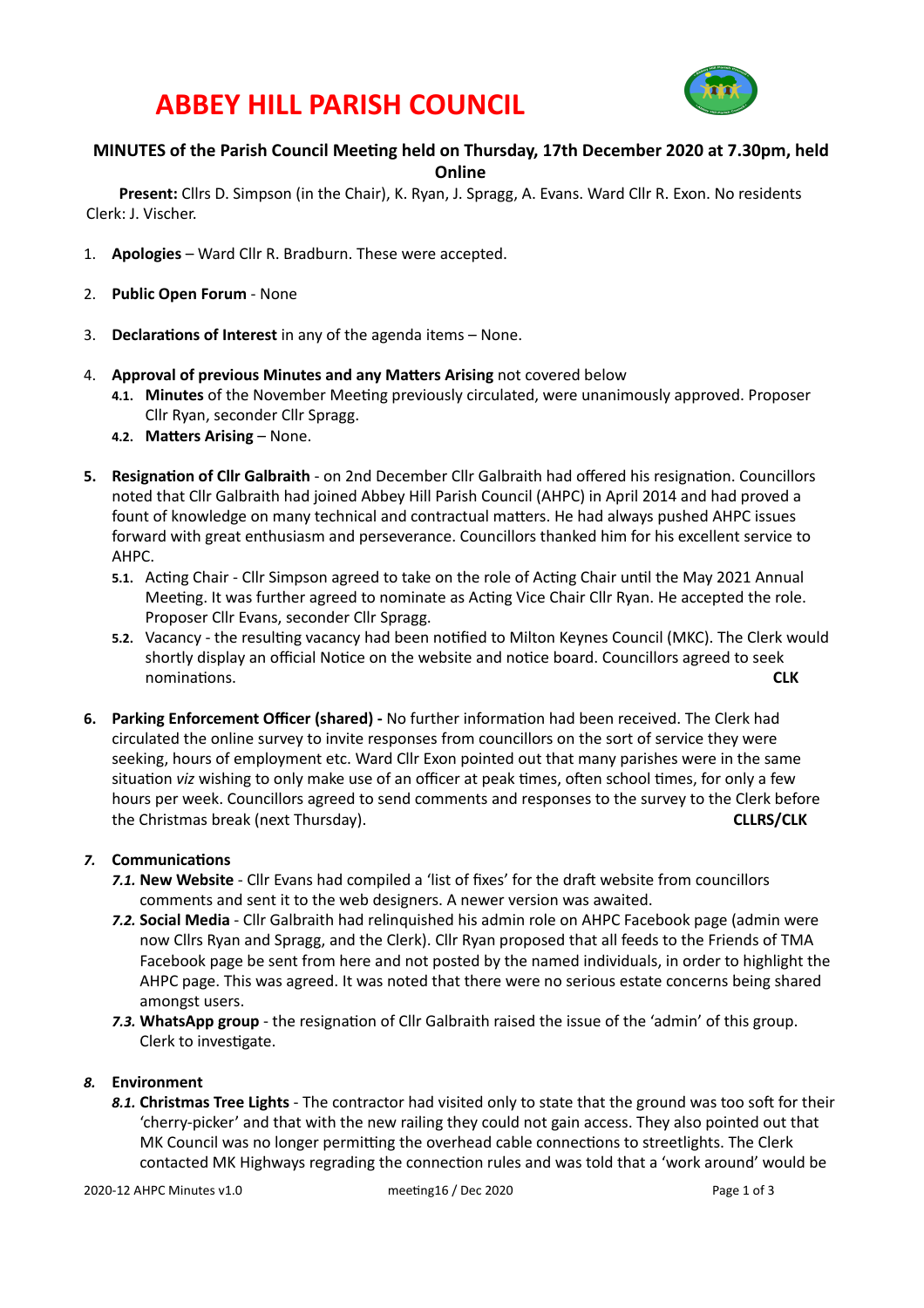# **ABBEY HILL PARISH COUNCIL**



allowed. Following a meeting on-site with the MKC officer responsible two of the globe lights were switched on; and following several phonecalls to the contractor it had been agreed that the Christmas Tree lights would be fitted and connected using ladders etc. [*post meeting note:* this was carried out on Monday 21st December].

- 8.1.1. Streetlight connection councillors agreed to invest in the new connection: a dedicated 'lights' pillar, and underground culvert and cable to the Christmas Tree. The Clerk was instructed to obtain a quotation from MKC to have this work carried out before financial year end [*post meeting note:* MKC had informed the Clerk that these new type connections would not be installed until April at the earliest]
- 8.1.2. Christmas Tree councillors agreed to replacing the existing tree with a true 'Christmas tree' e.g. Norway Spruce. Clerk to contact tree officer for information and advice and make enquiries as to costs of a ten-foot mature tree. **CLK**
- 8.2. Fault/Project Log, including Devolved Landscape Services the Log was gone through. There are 21 ongoing issues.
	- 8.2.1. Post-and-rail The Clerk reported that a commencement date had been given for the installation works: 21st December 2020.
	- 8.2.2. Downland Field the contact officer had finally responded on 30th November making the following salient points: "housing are currently reviewing the pipeline of MKC owned sites.... and are looking at a proposal for a small number of dwellings on the western side of the field...." this will revolve around "...the Housing Revenue Account plan for the next few years. To be approved in February Cabinet." Ward Cllr Exon added that there were one or two smaller sites also being considered and that ward councillors would be objecting to any of the green spaces being taken over for development. He promised to pass on the relevant housing 'list' to inform AHPC. WdCllr
	- 8.2.3. Grass cutting A total of four extra cuts had been applied to Two Mile Ash over the season (a maximum of five had been ordered by AHPC). The invoice was awaited.
	- 8.2.4. Wymbush: outstanding over-grown shrubs outside VW the Clerk had brought the issue up at the monthly Third Option meeting and had ascertained that a metre-strip along the redway belonged to MKC but the bulk of the 'verge' was the responsibility of VW. The complaint had caused MKC to write to VW instructing them to comply. The Clerk had added AHPC's weight to the complaint by writing direct to the company. [post meeting note: the beds were heavily pruned back both on Gt Monks St and the city centre link redway by 19th December]
	- 8.2.5. Deteriorating dog bin the Clerk had issued an instruction to replace the bin to the contractor [post meeting note: this had been completed by 19th December]
	- 8.2.6. WEA new underpass landscaping It was agreed to formally record that AHPC deems the unfinished landscaped works and the overly steep gradient where soil is being washed down on the TMA side of the underpass, unacceptable. This was reported to the relevant MKC departments in October2020. Furthermore, councillors noted the Clerk's report that MKC Landscaping Department officers had not 'accepted' the steep gradient landscaping on the TMA side of the new underpass, but the contract was the responsibility of the Highways Department.
	- 8.2.7. Dangerous redway surface The redway at the top of the park, near 9 High Street, is in a very bad state with gaps, cracks and holes. Reported in October 2020 (not for the first time) MKC deems it not serious enough to repair. It was agreed to formally record that AHPC disagrees and this forms a true hazard.

### 9. **Finance**

**9.1. Payments** for authorisation & Balances - since the November meeting: Vision ICT (website hosting annual) £150.00; Clerk's salary (period 09) £701.80; Clerk's admin/ expenses (November) £23.80; HMRC (PAYE 3rdQtr) £243.82. These payments were approved unanimously - proposer Cllr Simpson, seconder Cllr Ryan. Available funds 30th November 2020: £95,976 (plus reserves £38,442).